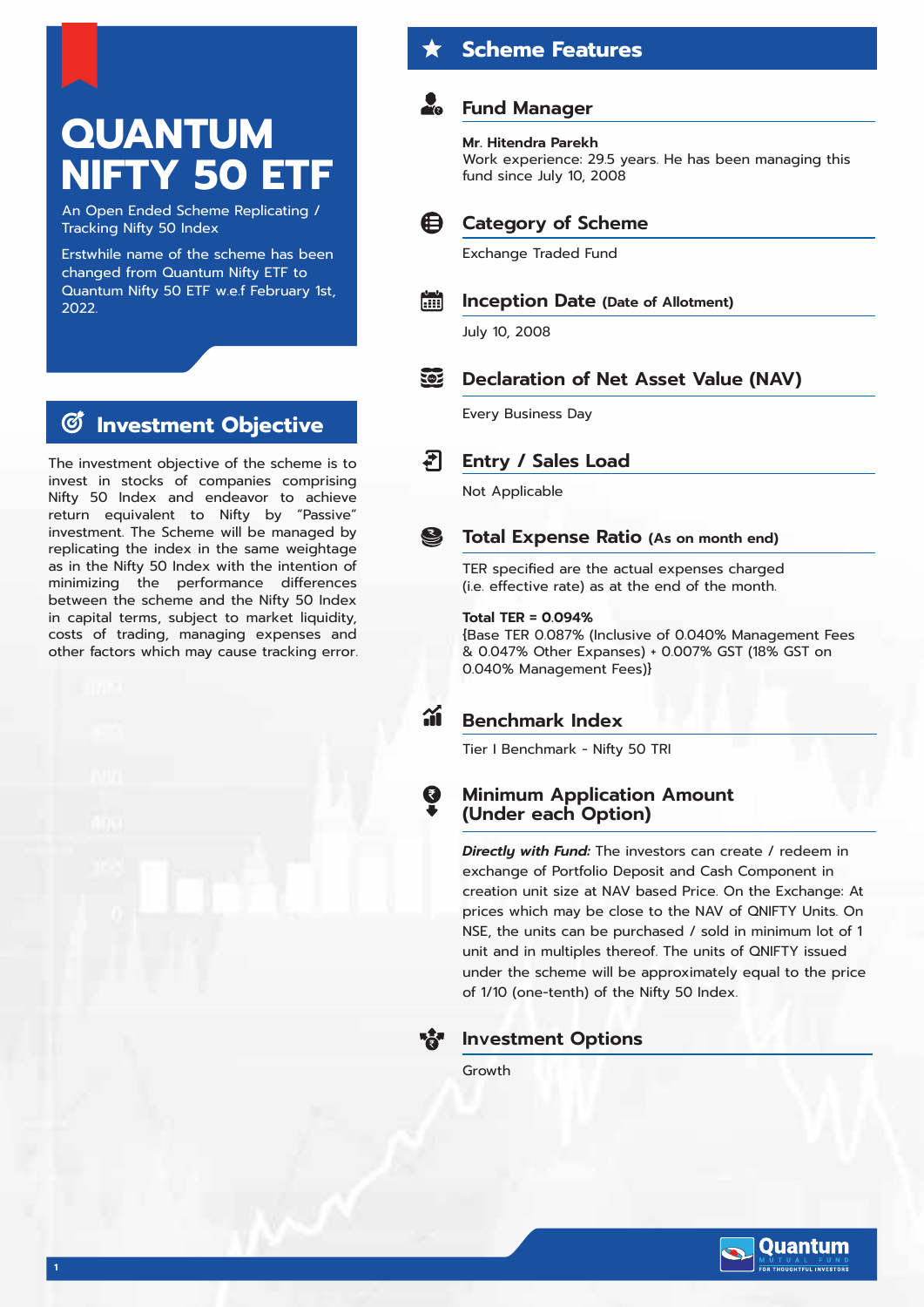# **QUANTUM NIFTY 50 ET**

An Open Ended Scheme Replicating / Tracking Nifty 50 Index

## **Scheme Features**

## **Redemption Proceeds**

Processed through RTGS/NEFT mode on T+3 basis from the date of transaction where theinvestor's Bank details are available.

Processed through cheque on T+3 basis from the date of transaction where the required Bank details of investor are not available.

### R **Exit Load**

### NIL

(retail Investor can exit the scheme only through secondary market)

## $\bigcap_{\text{TAX}}$

## **Taxation#**

The amount of Long Term Capital Gain in excess of `1,00,000/- in a year will be taxable @ 10% Tax on Short Term Capital Gains - 15%

**NAV (as on May 31, 2022)**

Growth Option 1744.4312

**(**`**/Unit)**





| <b>Brokerages &amp;<br/>Commissions Details</b> |            |  |  |  |
|-------------------------------------------------|------------|--|--|--|
| Brokerages on Investments<br>for May 2022       | ₹24.478.64 |  |  |  |
| Distributor commissions<br>for May 2022         | NII.       |  |  |  |
| Portfolio Turnover Ratio<br>(Last one year)     | 0.81%      |  |  |  |

#The mentioned Tax Rates shall be increased by applicable surcharge,If any, Health and Education Cess @ 4% where ever as applicable

Equity oriented schemes will also attract Securities Transaction Tax (STT) @ 0.001% at the time of redemption and switch to other schemes Stamp Duty applicable on Investors subscription unit transactions including Switch in as per the rate mentioned in the Amendments to Indian Stamp Act,1899

**TRANSACTION CHARGES:** No Transaction Charges shall be deducted from the investment amount for applications received.



### **Key Statistics**  Ы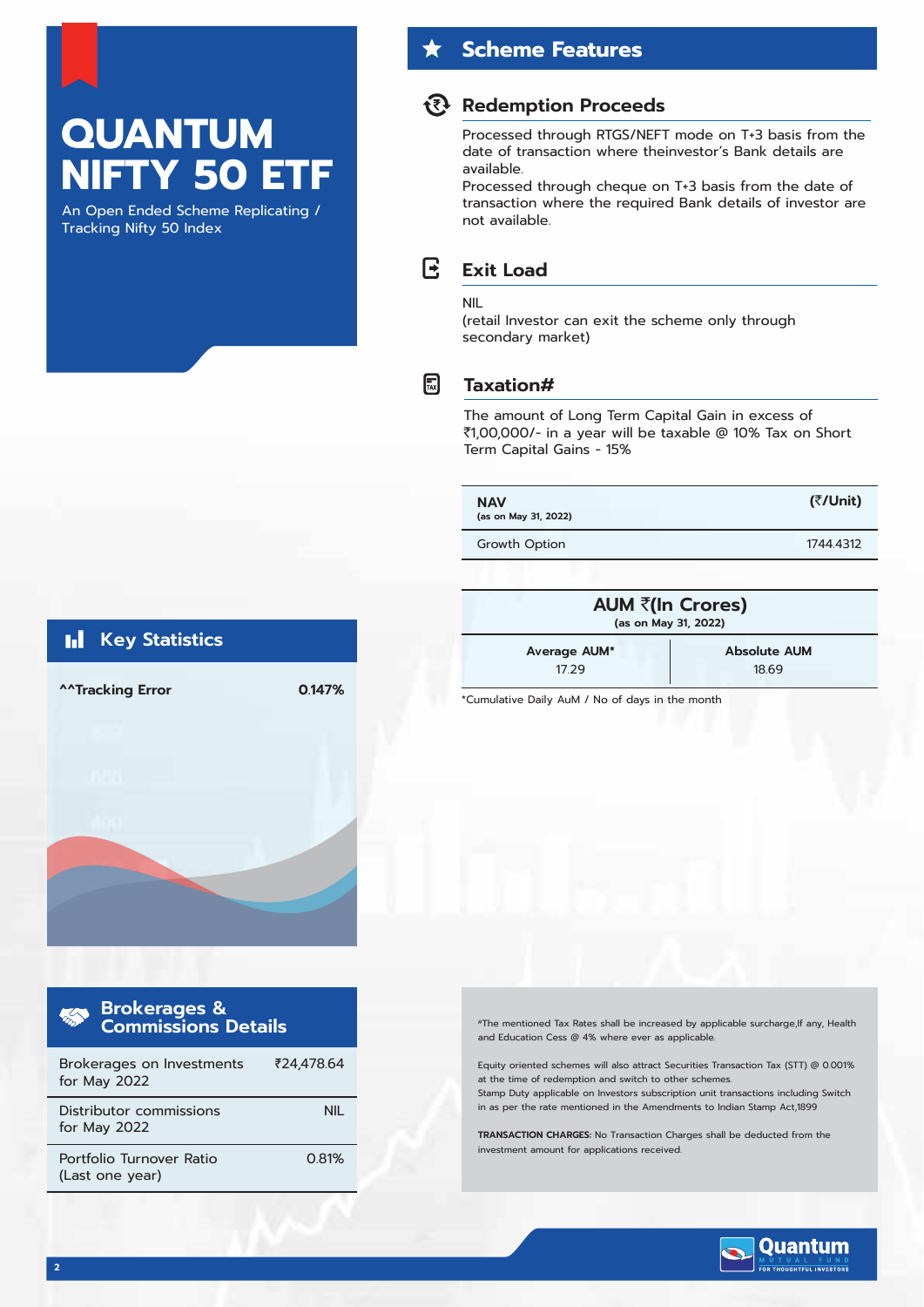The Scheme is managed by **Mr. Hitendra Parekh**

**Mr. Hitendra Parekh** is the Fund Manager managing the scheme since July 10, 2008.

## **Performance of the Scheme**

### Quantum Nifty 50 ETF

|                                         |                       |                                                     | Current Value ₹10,000 Invested at<br>the beginning of a given period |                       |                                                             |                                                      |
|-----------------------------------------|-----------------------|-----------------------------------------------------|----------------------------------------------------------------------|-----------------------|-------------------------------------------------------------|------------------------------------------------------|
| Period                                  | Scheme<br>Returns (%) | Tier $I -$<br>Benchmark <sup>#</sup><br>Returns (%) | Additional<br><b>Benchmark</b><br>Returns (%)##                      | Scheme<br>Returns (₹) | Tier $I -$<br>Benchmark <sup>#</sup><br>Returns $(\bar{z})$ | Additional<br><b>Benchmark</b><br>Returns $(7)^{#H}$ |
| Since Inception (10th Jul 2008)         | 11.74%                | 11.80%                                              | 11.99%                                                               | 46,820                | 47.150                                                      | 48,249                                               |
| May 31, 2012 to May 31, 2022 (10 years) | 14.09%                | 14.33%                                              | 14.65%                                                               | 37.390                | 38,178                                                      | 39,268                                               |
| May 29, 2015 to May 31, 2022 (7 years)  | 11.32%                | 11.55%                                              | 11.81%                                                               | 21,209                | 21,514                                                      | 21,875                                               |
| May 31, 2017 to May 31, 2022 (5 years)  | 12.73%                | 12.97%                                              | 13.69%                                                               | 18.208                | 18.403                                                      | 18.997                                               |
| May 31, 2019 to May 31, 2022 (3 years)  | 12.78%                | 13.03%                                              | 13.22%                                                               | 14,351                | 14,447                                                      | 14,518                                               |
| May 31, 2021 to May 31, 2022 (1 year)   | 7.79%                 | 7.90%                                               | 8.39%                                                                | 10,779                | 10,790                                                      | 10,839                                               |

#Nifty 50 Total Return Index, ##S&P BSE Sensex TRI.

**Past performance may or may not be sustained in the future.**

Returns are net of total expenses and are calculated on the basis of Compounded Annualized Growth Rate (CAGR).

The Scheme being Exchange Traded Fund has one plan to invest through stock exchange and having a single expense structure. Income Distribution of Rs. 80 was declared on 9 March 2018. Scheme return calculated above is inclusive of Income Distribution amount. Refer to the section "GIPS Compliance" on Page no. 5 for GIPS related disclosure.

### N **Industry Allocation (% of Net Assets) as on May 31, 2022**



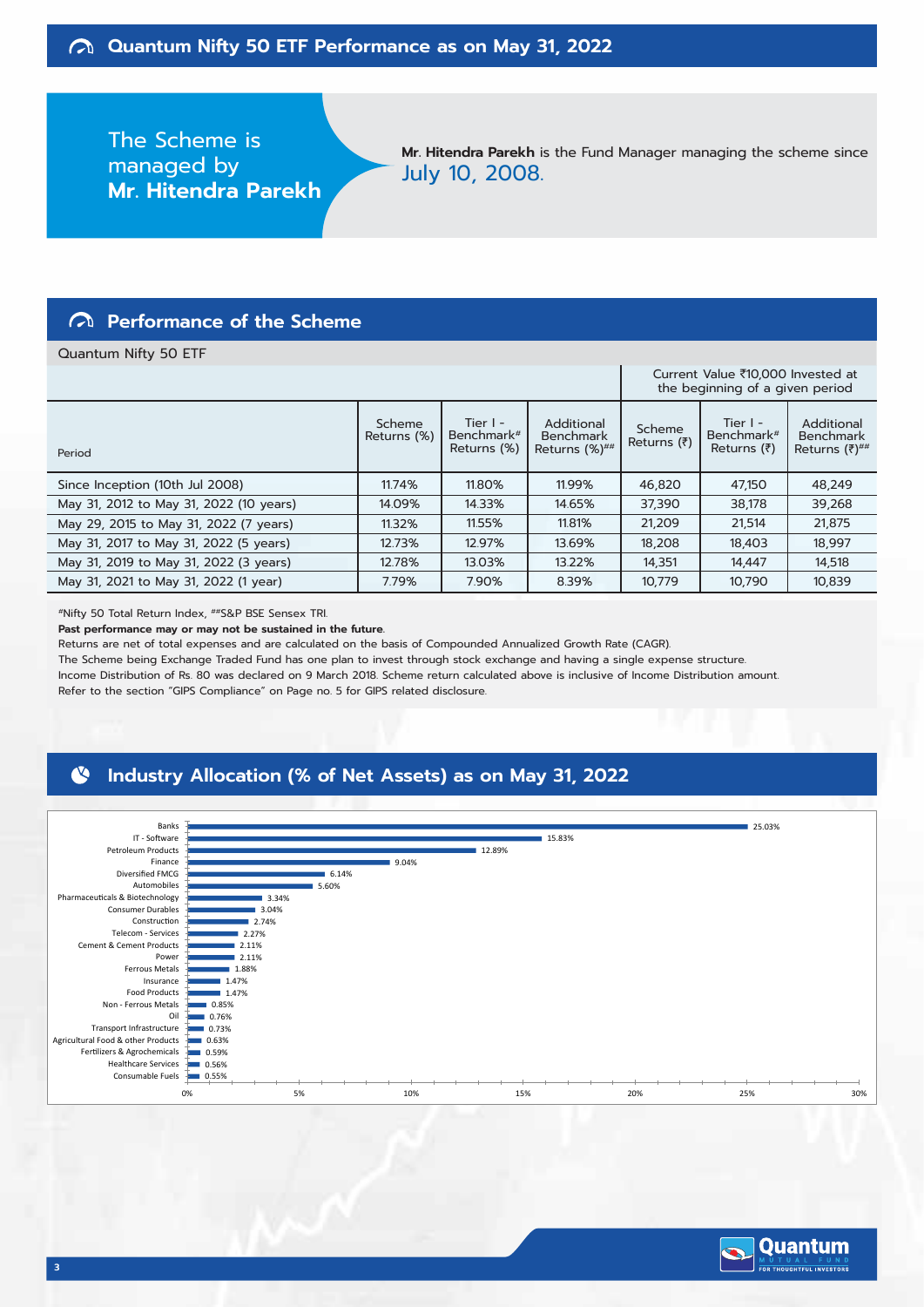| Portfolio as on May 31, 2022<br><b>Quantum Nifty 50 ETF</b>                           |                                          |          |                                   |          |
|---------------------------------------------------------------------------------------|------------------------------------------|----------|-----------------------------------|----------|
| Name of Instrument                                                                    | Industry +                               | Quantity | Market/Fair<br>Value (₹ in Lakhs) | % to NAV |
| <b>EQUITY &amp; EQUITY RELATED</b><br>A) Listed / Awaiting listing on Stock Exchanges |                                          |          |                                   |          |
| Reliance Industries Limited<br>1.                                                     | <b>Petroleum Products</b>                | 8,846    | 232.88                            | 12.46%   |
| <b>HDFC Bank Limited</b><br>2.                                                        | <b>Banks</b>                             | 11,236   | 156.06                            | 8.35%    |
| Infosys Limited<br>3.                                                                 | IT - Software                            | 9,385    | 141.11                            | 7.55%    |
| <b>ICICI Bank Limited</b><br>4.                                                       | <b>Banks</b>                             | 17,820   | 134.16                            | 7.18%    |
| Housing Development Finance Corporation Limited Finance<br>5.                         |                                          | 4,643    | 107.10                            | 5.73%    |
| Tata Consultancy Services Limited<br>6.                                               | IT - Software                            | 2,659    | 89.46                             | 4.79%    |
| Kotak Mahindra Bank Limited<br>7.                                                     | <b>Banks</b>                             | 3,764    | 69.52                             | 3.72%    |
| <b>ITC Limited</b><br>8.                                                              | Diversified FMCG                         | 22,441   | 60.74                             | 3.25%    |
| Hindustan Unilever Limited<br>9.                                                      | Diversified FMCG                         | 2,292    | 53.94                             | 2.89%    |
| 10. Larsen & Toubro Limited                                                           | Construction                             | 3,100    | 51.29                             | 2.74%    |
| 11. Axis Bank Limited                                                                 | <b>Banks</b>                             | 6,769    | 46.38                             | 2.48%    |
| 12. State Bank of India                                                               | <b>Banks</b>                             | 9,844    | 46.08                             | 2.47%    |
| 13. Bharti Airtel Limited                                                             | Telecom - Services                       | 6,052    | 42.38                             | 2.27%    |
| 14. Bajaj Finance Limited                                                             | Finance                                  | 685      | 41.66                             | 2.23%    |
| 15. Asian Paints Limited                                                              | <b>Consumer Durables</b>                 | 1,160    | 33.17                             | 1.77%    |
| 16. HCL Technologies Limited                                                          | IT - Software                            | 2,717    | 28.28                             | 1.51%    |
| 17. Maruti Suzuki India Limited                                                       | Automobiles                              | 338      | 26.93                             | 1.44%    |
| Mahindra & Mahindra Limited<br>18.                                                    | Automobiles                              | 2,456    | 25.40                             | 1.36%    |
| 19. Sun Pharmaceutical Industries Limited                                             | Pharmaceuticals & Biotechnology          | 2,771    | 23.85                             | 1.28%    |
| 20. Titan Company Limited                                                             | <b>Consumer Durables</b>                 | 1,070    | 23.71                             | 1.27%    |
| 21. Tata Steel Limited                                                                | <b>Ferrous Metals</b>                    | 2,044    | 21.58                             | 1.15%    |
| 22. Power Grid Corporation of India Limited                                           | Power                                    | 8,769    | 20.42                             | 1.09%    |
| 23. Tata Motors Limited                                                               | Automobiles                              | 4,600    | 20.40                             | 1.09%    |
| 24. Bajaj Finserv Limited                                                             | Finance                                  | 156      | 20.18                             | 1.08%    |
| 25. NTPC Limited                                                                      | Power                                    | 12,184   | 19.01                             | 1.02%    |
| 26. Tech Mahindra Limited                                                             | IT - Software                            | 1,596    | 18.84                             | 1.01%    |
| 27. UltraTech Cement Limited                                                          | <b>Cement &amp; Cement Products</b>      | 299      | 18.19                             | 0.97%    |
| 28. Wipro Limited                                                                     | IT - Software                            | 3,797    | 18.15                             | 0.97%    |
| 29. Nestle India Limited                                                              | <b>Food Products</b>                     | 92       | 16.28                             | 0.87%    |
| 30. Hindalco Industries Limited                                                       | Non - Ferrous Metals                     | 3,747    | 15.83                             | 0.85%    |
| 31. IndusInd Bank Limited                                                             | Banks                                    | 1,668    | 15.53                             | 0.83%    |
| 32. HDFC Life Insurance Company Limited                                               | Insurance                                | 2,386    | 14.29                             | 0.76%    |
| 33. Oil & Natural Gas Corporation Limited                                             | Oil                                      | 9,359    | 14.16                             | 0.76%    |
| 34. Grasim Industries Limited                                                         | Cement & Cement Products                 | 962      | 13.74                             | 0.74%    |
| 35. Dr. Reddy's Laboratories Limited                                                  | Pharmaceuticals & Biotechnology          | 313      | 13.68                             | 0.73%    |
| 36. JSW Steel Limited                                                                 | <b>Ferrous Metals</b>                    | 2,477    | 13.65                             | 0.73%    |
| 37. Adani Ports and Special Economic Zone Limited                                     | Transport Infrastructure                 | 1,839    | 13.61                             | 0.73%    |
| 38. SBI Life Insurance Company Limited                                                | Insurance                                | 1,128    | 13.24                             | 0.71%    |
| 39. Cipla Limited                                                                     | Pharmaceuticals & Biotechnology          | 1,326    | 13.17                             | 0.70%    |
| 40. Bajaj Auto Limited                                                                | Automobiles                              | 331      | 12.79                             | 0.68%    |
| 41. Divi's Laboratories Limited                                                       | Pharmaceuticals & Biotechnology          | 326      | 11.71                             | 0.63%    |
| 42. Tata Consumer Products Limited                                                    | Agricultural Food & other Products 1,539 |          | 11.69                             | 0.63%    |
| 43. Britannia Industries Limited                                                      | <b>Food Products</b>                     | 305      | 11.13                             | 0.60%    |
| 44. UPL Limited                                                                       | Fertilizers & Agrochemicals              | 1,408    | 10.98                             | 0.59%    |
| 45. Apollo Hospitals Enterprise Limited                                               | <b>Healthcare Services</b>               | 263      | 10.47                             | 0.56%    |
| 46. Coal India Limited                                                                | Consumable Fuels                         | 5,371    | 10.36                             | 0.55%    |
| 47. Eicher Motors Limited                                                             | Automobiles                              | 360      | 10.01                             | 0.54%    |
| 48. Hero MotoCorp Limited                                                             | Automobiles                              | 331      | 9.18                              | 0.49%    |
| 49. Bharat Petroleum Corporation Limited                                              | <b>Petroleum Products</b>                | 2,450    | 7.99                              | 0.43%    |
| 50. Shree Cement Limited                                                              | Cement & Cement Products                 | 34       | 7.52                              | 0.40%    |
| 51. Yes Bank Limited**                                                                | <b>Banks</b>                             | 2,453    | 0.00                              | 0.00%    |